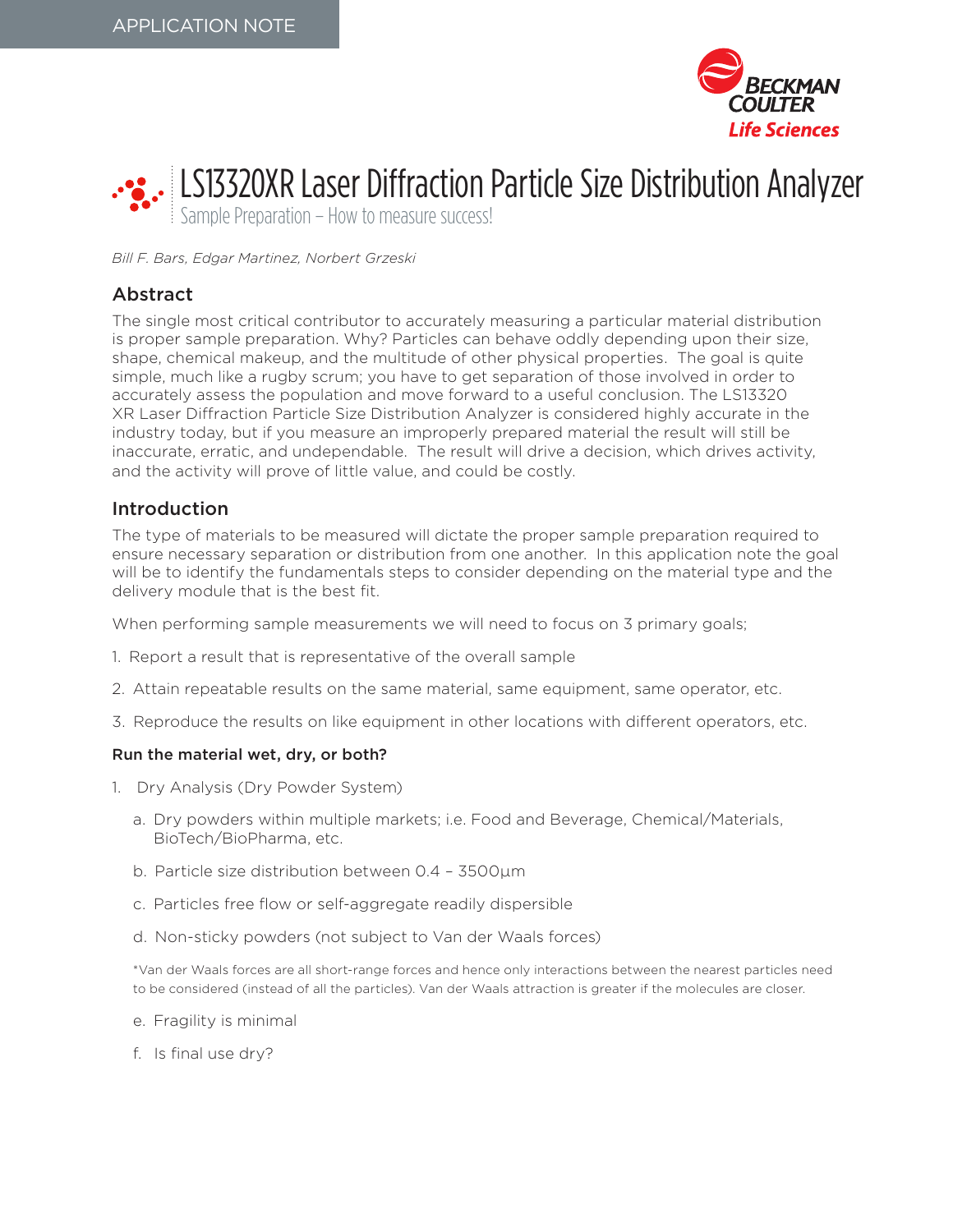g. Sample prep and dividing techniques

|                   | Estimated |           |            |
|-------------------|-----------|-----------|------------|
| Method            | CV(%)     | Max error | Efficiency |
|                   |           |           | $(\%)$     |
| Cone & Quartering | 6.81      | 22.7      | 0.01       |
| Scoop Sampling    | 5.14      | 17.1      | 0.02       |
| Table Sampling    | 2.09      | 7.0       | 0.13       |
| Chute Splitting   | 1.01      | 3.4       | 0.56       |
| Spinning Riffling | 0.13      | 0.42      | 36.3       |
| Random Variation  |           | 0.25      |            |
|                   |           |           | $(\%)$     |

- 2. Wet analysis It's all about Dispersion!
	- a. Wet materials and possibly dry powders within multiple markets; i.e. Food and Beverage, Chemical/Materials, BioTech/BioPharma, etc.
	- b. Size distribution between 0.01 2000µm
	- c. Sticky powders (subject to Van der Waals forces)
	- d. Where particles exist in suspension individually, i.e. free of agglomerates.
	- e. The dispersion state shall not be modified in any reasonable way at the time of the analysis.
	- f. Carrier fluid selection
		- Solubility
		- Aqueous or organic Chemical based
		- Dispersion requirements
		- Refractive Indices

#### Sample Prep - Liquid Sample Dispersion Method and Techniques

Dispersion can make or break the analysis regardless of the particle analyzer being used in the experiment. It allows us to see the correct particle distribution for a given sample. Factors that govern the dispersion method that is to be utilized are:

- Solubility (e.g., fertilizer )
- Reactivity (e.g., cement, lithium hydride with water )
- Suspendibility (e.g., use of glycerol )
- End use (e.g., pigments, flour)

#### Dispersion in liquids

Liquid sample dispersion is when we attempt to suspend a dry powder in a liquid medium before analysis. This medium can be aqueous or non-aqueous. Characteristics of the dry powder dictate what medium is to be utilized as a diluent. Factors such as solubility, reactivity, suspendibility and end use govern the choice of the media. For example, a non-aqueous medium such as isopropanol is chosen over water as a diluent when determining particle size distribution for a sample of fertilizer, which is soluble in water.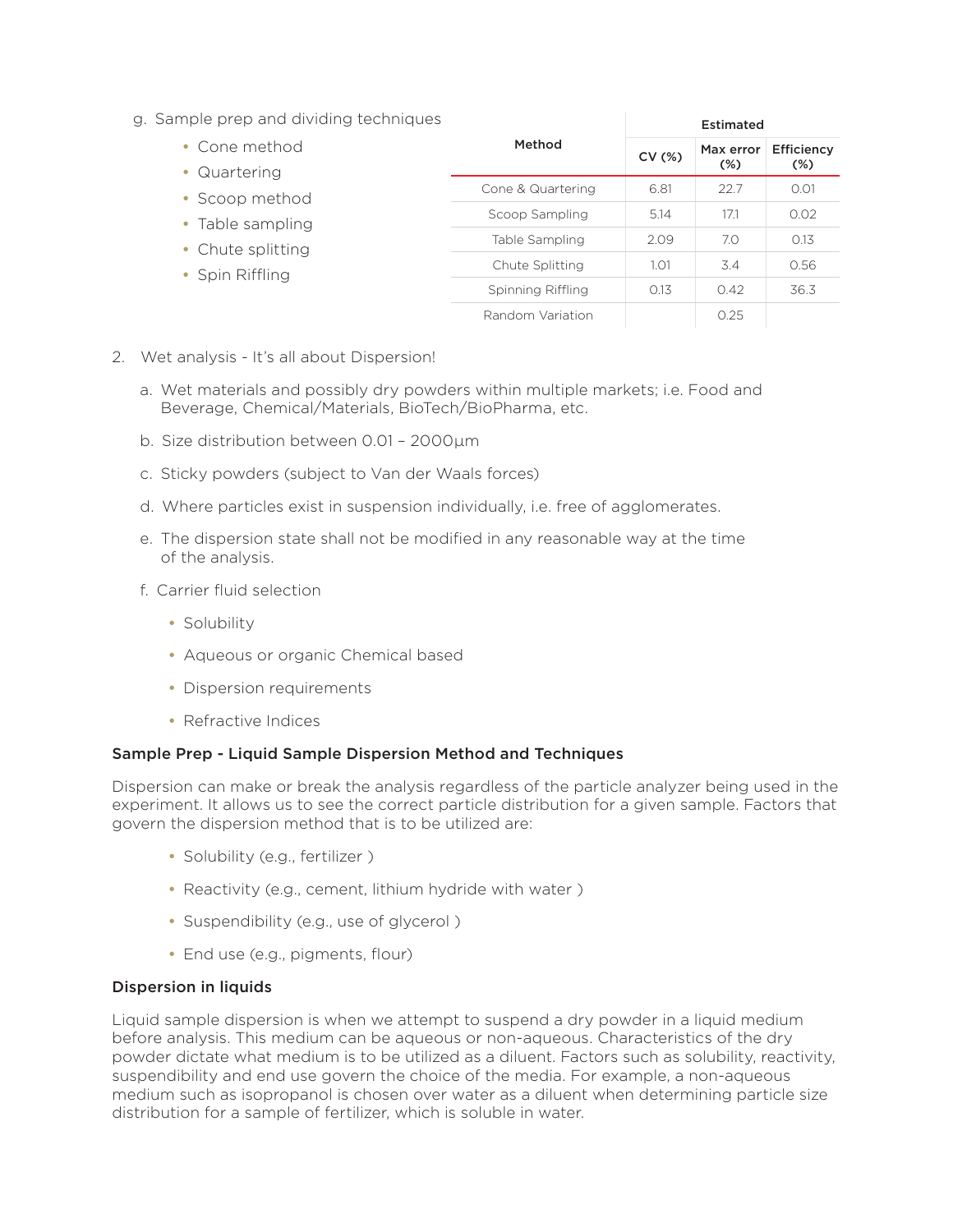Many pharmaceutical powders, such as niacin, experience this solubility problem and require the use of non-aqueous media. Powders can also be highly reactive. For instance, lithium hydride explodes when in contact with water and cement cures in water. Next, suspendibility of large or heavy powders in a medium may prompt you to use a more viscous carrier fluid such as glycerol. Finally, pigments are often dispersed in toluene because toluene is the major component of the end product. In the preceding examples, we illustrate why sometimes it is beneficial to select a non-aqueous medium over an aqueous one. Nevertheless, aqueous systems have fewer precautions in the handling and disposal of waste, and water is far less costly than any organic solvent.

#### Physical Methods of Liquid Dispersion

- Spatulation: Use spatula to break up large clumps but not individual particles.
- Sonication: Use sound waves to break up aggregates; use either ultrasonic bath or probe.
- Dilution: High dilution can aid in dispersion by allowing more space between particles.
- Degaussing coil or heat: Can aid in the dispersion of magnetic particles.

#### Chemical Methods of Liquid Dispersion

- Wetting agents: Used to lower surface tension (e.g. hydrophobicity) between diluent (typically water) and particle (usually nonionic agent).
- Surfactants: "Surface active agents" increase the surface charge of the particles in order to cause them to repel one another so that they remain properly dispersed while in the suspension. Types of surfactants include:

Anionic: Imparts negative charge. (Beckman dispersant - Type IIA)

Cationic: Imparts positive charge. (Beckman dispersant - Type IIIA)

Amphoteric: Imparts both negative and positive charges.

Nonionic: Wets particle without imparting charge. (Beckman dispersant - Type IA, IB, and IC)

#### Stabilization by surface charge

- a) Adjustment of pH for surface ionization. Adjusting the pH so that the surface is charged.
	- Amine, hydroxyl, and carboxyl groups all adsorb a hydrogen ion below their isoelectric pH value (obtained via zeta potential analysis) and result in a positive (+) charge on the group.
	- Amine, hydroxyl, and carboxyl groups all lose a hydrogen ion above their isoelectric pH value and result in a negative (-) charge on the group.
	- Typically, 2 pH units above or below the isoelectric pH value will result in stabilization. Stabilization occurs when the zeta potential is at least +30 mV.
- b) Common Ions
	- A solution containing a dissolved ion which is the same as one found in the sample's molecular lattice may help disperse that sample by adsorbing and charging the surface of the particles. However, be careful for solvation effects.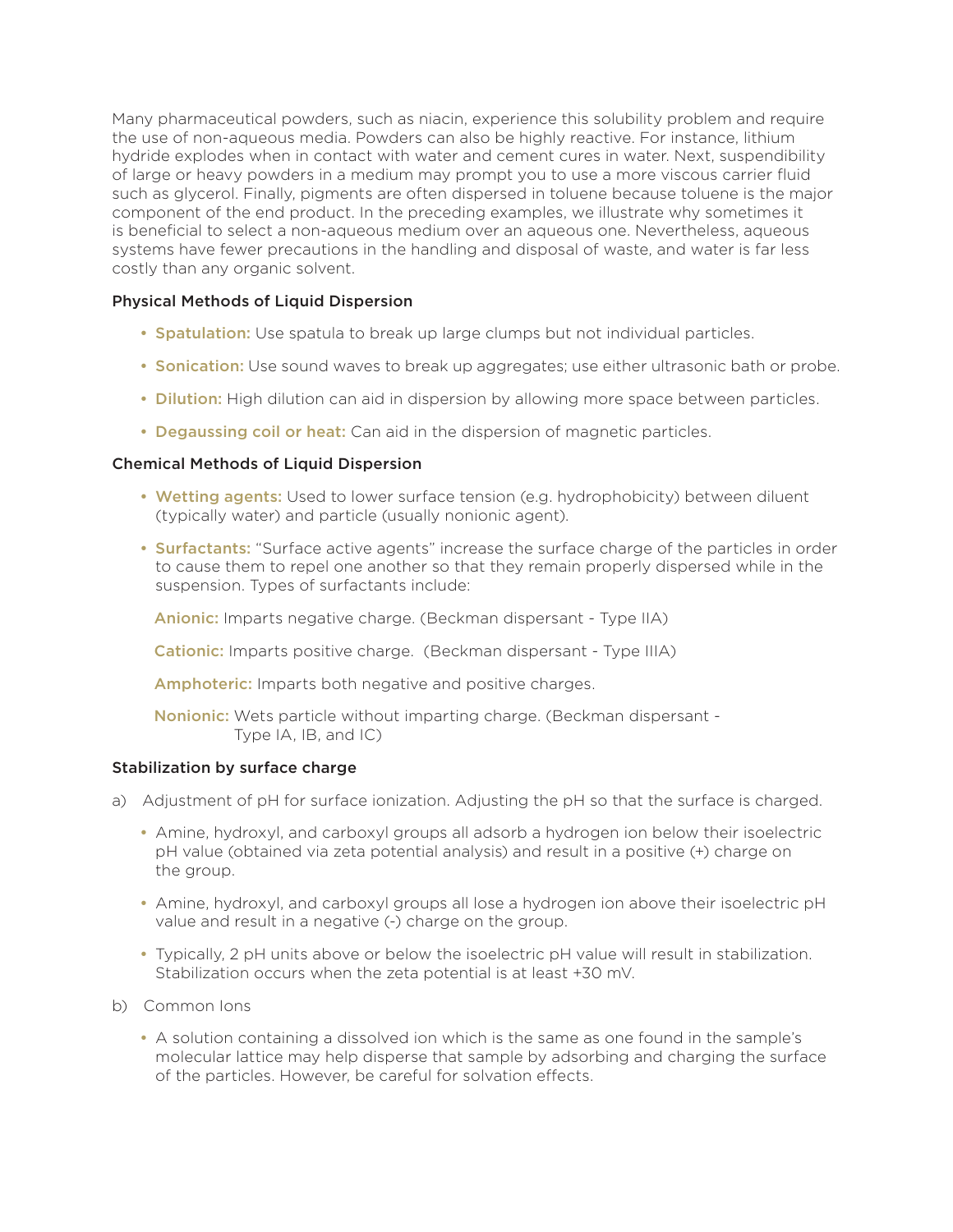- c) Multiple-charged Ions
	- For ionic particles or particles with polar bonds in water, multiply-charged ions that are not part of the crystal lattice, may adsorb to give a surface charged with soluble salts. (Examples: polyphosphates; hexametaphosphate, pyrophosphate, polysilicate ions)
	- For nonpolar organic particles in polar organic media, the surface can be charged by adsorbing a neutral ion-pair. Dissociation then occurs with one part of the ionpair, desorbing and leaving a charged particle. (Example: trimethyldodecylamine hydroxybenzoate dissociates into a quaternary amine (+) and a polar organic acid(-).)
- d) Surfactant Ions which charge the surface
	- Organic powders: these can adsorb the organic ion of a surfactant with the inorganic counter-ion dissolved in solution, allowing the particle to be wetted and charged, thus repelling each other.
	- Organic amines adsorb a hydrogen ion to become positively charged when pH is below the  $pK_b$ .
	- Organic acids lose a hydrogen ion to become negatively charged when pH is above the  $pK$ .
	- Again, zeta potential of  $\pm$  30 mV is achieved when pH is 2 units above pK<sub>s</sub> or 2 units below  $pK_{b}$ .

#### Steric Stabilization

• Best in organic solutions. Can be anionic, cationic, or nonionic dispersants or block copolymers. Optimal structure has anchor region that adsorbs strongly on the organic solid (example: alkane chains, aryl groups), and another region that is highly soluble in the liquid (example: polyethylene oxide chains are soluble in water).

#### A Practical Guideline for Liquid Sample Dispersion

- Dispersant check: Use watch glass/weigh boats to determine which dispersant has the best interaction with particles.
- Wetting: Add just enough dispersant or diluent to the sample to form a thick paste.
- Spatulate: Use spatula, rubber policeman, etc. to mull the sample and the dispersant into a paste.
- Add diluent: Add diluent and mix thoroughly to form a homogenous slurry.
- Optical check: Use a microscope to visually check the status of the dispersion. If the dispersion appears incomplete, then either try another dispersant or add more energy to the system taking care not to disrupt the integrity of the particles.
- Add energy to system: Use sonication (usually best), stirring, heat, etc., to de-agglomerate particles.